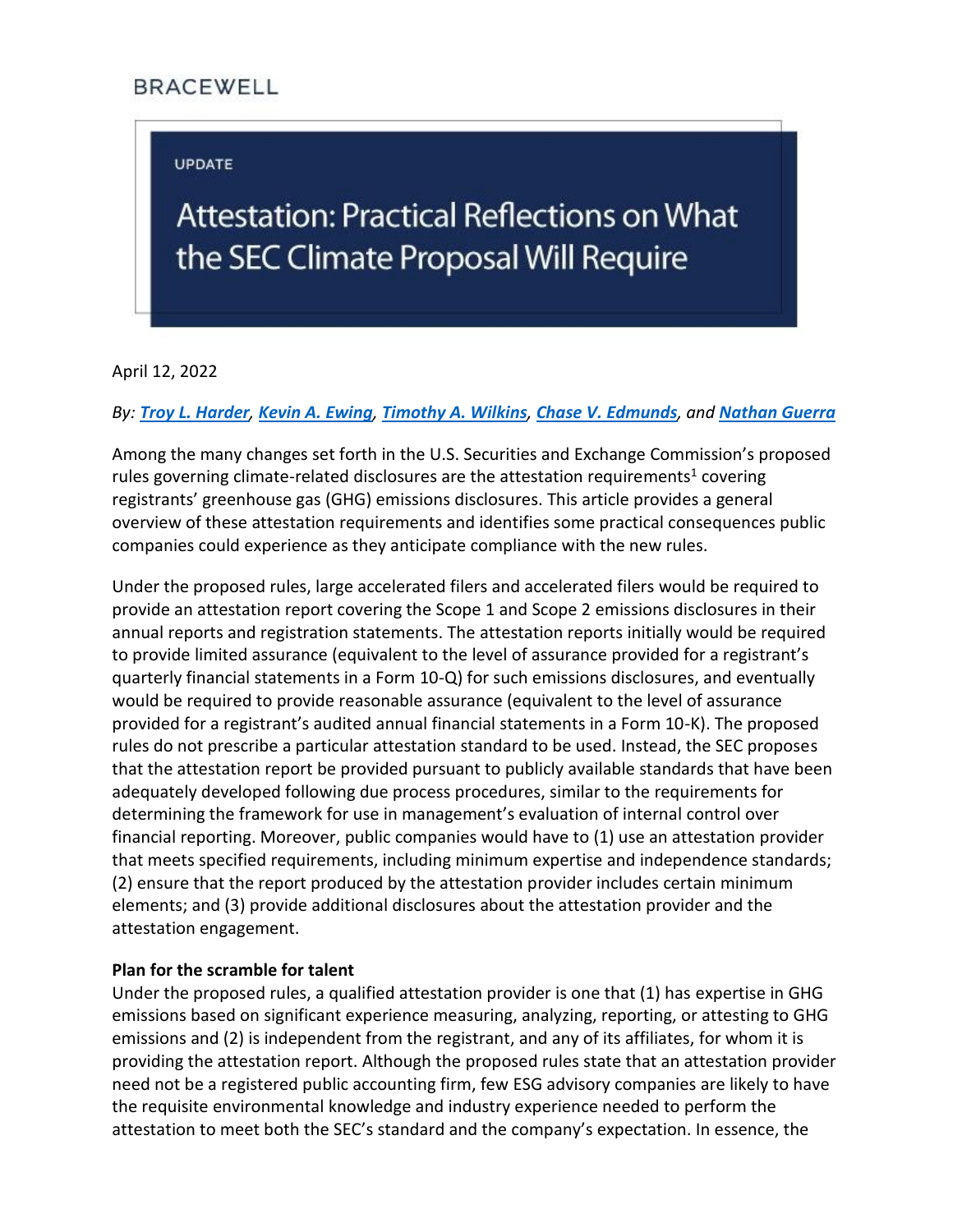attestation requirements in the proposed rules will drive a major expansion in the marketplace, with the likely result that the universe of *qualified* attestation providers will lag behind the demand necessitated by the adoption of these rules.

To mitigate future difficulty, public companies should consider bringing top talent in-house to facilitate company engagement with outside reviewers or government and compliance staff. The presence of a reliable internal resource should ensure access to expertise and associated external professional networks. Because of the independence requirements under the SEC rules, companies will not be able to remove the need for external resources entirely but taking proactive measures now should help prevent undesirable dependence on external guidance and provide for a more efficient attestation process.

#### **Be intentional about coordinating assurance services**

Another unique aspect of the attestation requirements is the integration of climate-related disclosure (specifically GHG emissions) into existing, audited financial statements.<sup>2</sup> Although the accounting profession [believes](https://us.aicpa.org/content/dam/aicpa/interestareas/businessindustryandgovernment/resources/sustainability/downloadabledocuments/1803-352-sustainability-assurance-brochure.pdf) that CPAs are prepared for the task of providing assurance for sustainability information and has published a [roadmap](https://us.aicpa.org/content/dam/aicpa/interestareas/businessindustryandgovernment/resources/sustainability/downloadabledocuments/caq-esg-reporting-and-attestation-roadmap-2021-Feb-v2.pdf) to assist companies with voluntary ESG/sustainability reporting, these guidelines may not adequately address the complexities in scoping, measuring, reconciling, and reporting emissions data across the entire operational and geographic footprint of not only the company itself but its Scope 2 suppliers; namely, the complexity of standardizing *judgments* that will need to be articulated within the financial statements regarding certain financial impacts. In most instances (at least in the short term), financial statement auditors will lack the expertise to provide assurance on the emissions data and, conversely, GHG attestation providers who are not the company's financial statement auditors will want to steer clear of everything else in the financial statements. To comply with both the emissions attestation requirements and the financial statement audit requirements, significant coordination in the form of extensive discussions and written documentation will be required among company leadership, attestation providers and external auditors.

# **Recognize that there are varied standards for GHG emissions attestation**

\_\_\_\_\_\_\_\_\_\_\_\_\_\_\_\_\_\_\_\_\_\_\_\_\_\_\_\_\_\_\_\_\_\_\_\_\_\_\_\_\_\_\_\_\_\_\_\_\_\_\_\_\_\_\_\_\_\_\_\_\_\_

While the framework for climate-related disclosure in the proposed rules largely has been borrowed from the TCFD<sup>3</sup> and the GHG Protocol<sup>4</sup> in an attempt to provide consistent, comparable data, the multiplicity of approaches for attestation, developed over the years to verify the validity of emissions data, emissions offsets, and other elements of ESG reporting, means that there is no uniform approach to data integrity or the attestation of data integrity, especially across the full operational and geographic range of companies in varied industries. Thus, achieving compliance in this inchoate landscape will require strong governance from the outset to ensure that data is correctly analyzed and classified based on its respective origin and method of production.

1. As proposed, the attestation requirements would be in new [Rule 1505](https://www.federalregister.gov/documents/2022/04/11/2022-06342/the-enhancement-and-standardization-of-climate-related-disclosures-for-investors#sectno-reference-229.1505) under Regulation S-K.

2. Additionally, further integration and consideration may be required for some industries/companies already required to annually report and certify certain GHG emissions to